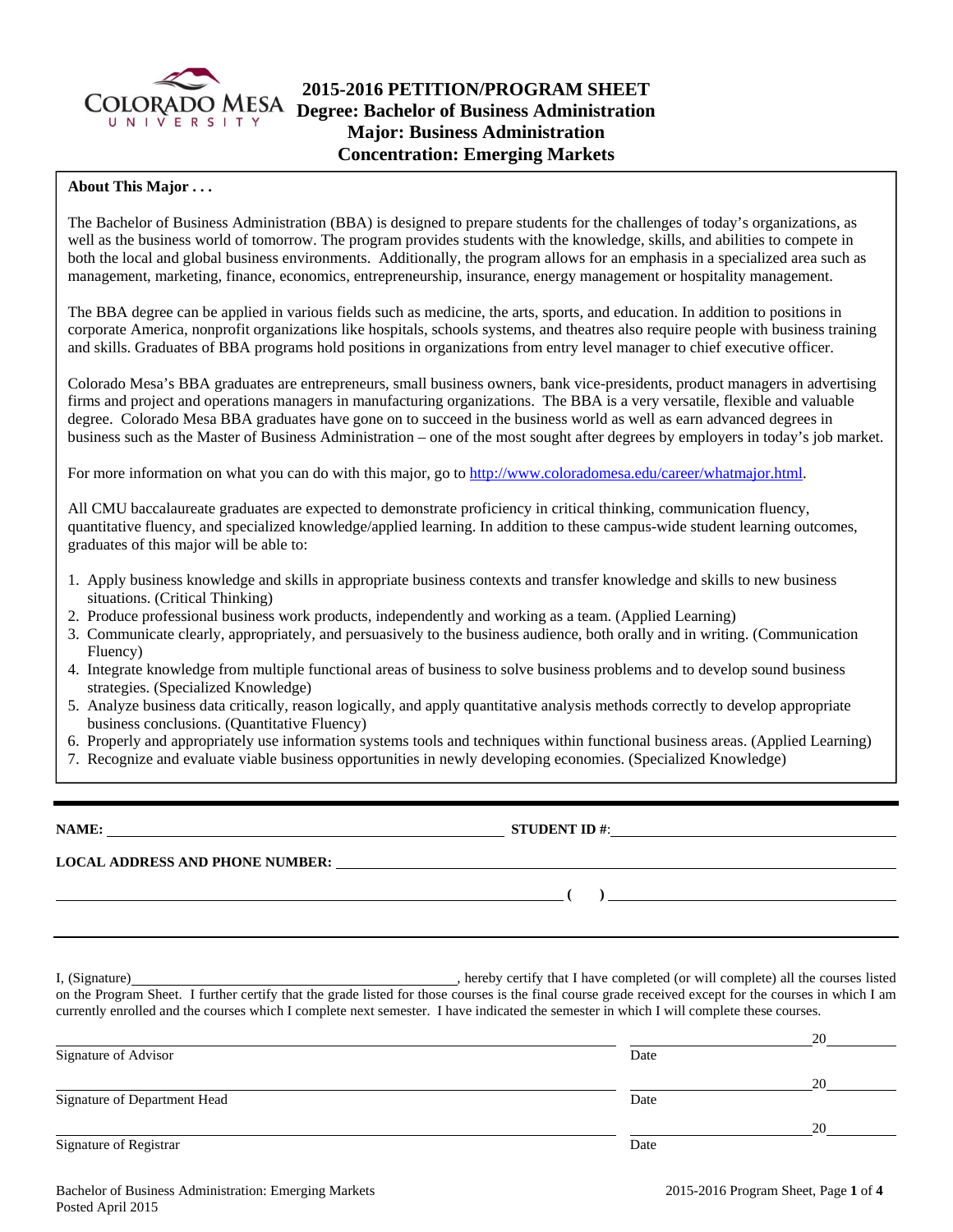#### **DEGREE REQUIREMENTS:**

- 20 semester hours total (Students must complete a minimum of 30 of the last 60 hours of credit at CMU, with at least 15 semester hours in major discipline courses numbered 300 or higher).
- 40 upper division credits (A minimum of 15 taken at the 300- 400 course levels within the major at CMU).
- 2.00 cumulative GPA or higher in all CMU coursework.
- 2.00 cumulative GPA or higher in coursework toward the major content area.
- Pre-collegiate courses (usually numbered below 100) cannot be used for graduation.
- A student must follow the CMU graduation requirements either from 1) the program sheet for the major in effect at the time the student officially declares a major; or 2) a program sheet for the major approved for a year subsequent to the year during which the student officially declares the major and is approved for the student by the department head. Because a program may have requirements specific to the degree, the student should check with the faculty advisor for additional criteria. It is the student's responsibility to be aware of, and follow, all requirements for the degree being pursued. Any exceptions or substitutions must be approved by the student's faculty advisor and Department Head.
- When filling out the program sheet a course can be used only once.
- Essential Learning Capstone should be completed between 45 and 75 hours.
- See the "Undergraduate Graduation Requirements" in the catalog for additional graduation information.

**ESSENTIAL LEARNING REQUIREMENTS** (31 semester hours): See the current catalog for a list of courses that fulfill the requirements below. If a course is an Essential Learning option and a requirement for your major, you must use it to fulfill the major requirement and make a different selection for the Essential Learning requirement.

| Course No Title | Sem.hrs Grade Term/Trns |
|-----------------|-------------------------|
|-----------------|-------------------------|

**English** (6 semester hours, must receive a grade of "C" or better and must be completed by the time the student has 60 semester hours.)

| ENGL 111 | <b>English Composition</b> |  |  |
|----------|----------------------------|--|--|
| ENGL 112 | <b>English Composition</b> |  |  |

**Math** (3 semester hours, must receive a grade of "C" or better, must be completed by the time the student has 60 semester hours.)<br>MATH 113 College Algebra  $4*$ College Algebra \*3 credits apply to the Essential Learning requirements and 1 credit

applies to elective credit

\_\_\_\_\_\_ \_\_\_\_ \_\_\_\_\_\_\_\_\_\_\_\_\_\_\_\_\_\_\_\_\_\_ \_\_\_\_ \_\_\_\_\_ \_\_\_\_\_\_\_\_

**Humanities** (3 semester hours)

| <b>Social and Behavioral Sciences</b> (6 semester hours)                  |
|---------------------------------------------------------------------------|
| ECON 201 Principles of Macroeconomics 3                                   |
| ECON 202 Principles of Microeconomics 3                                   |
| <b>Natural Sciences</b> (7 semester hours, one course must include a lab) |

\_\_\_\_\_\_ \_\_\_L \_\_\_\_\_\_\_\_\_\_\_\_\_\_\_\_\_\_\_\_\_ \_\_\_\_ \_\_\_\_\_ \_\_\_\_\_\_\_\_

**History** (3 semester hours) HIST \_\_\_\_ \_\_\_\_\_\_\_\_\_\_\_\_\_\_\_\_\_\_\_\_\_\_\_\_ \_\_\_\_ \_\_\_\_\_ \_\_\_\_\_\_\_\_

Fine Arts (3 semester hours)

Bachelor of Business Administration: Emerging Markets 2015-2016 Program Sheet, Page 2 of 4 Posted April 2015 \_\_\_\_\_\_ \_\_\_\_ \_\_\_\_\_\_\_\_\_\_\_\_\_\_\_\_\_\_\_\_\_\_ \_\_\_\_ \_\_\_\_\_ \_\_\_\_\_\_\_\_

| Course No Title |                                                | Sem.hrs Grade Term/Trns |
|-----------------|------------------------------------------------|-------------------------|
|                 | <b>WELLNESS REQUIREMENT</b> (2 semester hours) |                         |
| KINE 100        | Health and Wellness                            |                         |
| KINA 1          |                                                |                         |

**ESSENTIAL LEARNING CAPSTONE** (4 semester hours)

| <b>ESSL 290</b> | <b>Maverick Milestone</b>          |  |
|-----------------|------------------------------------|--|
|                 | (see English $\&$ math pre-reqs) 3 |  |
| <b>ESSL 200</b> | Essential Speech (co-requisite) 1  |  |

### **FOUNDATION COURSES** (18 semester hours) These courses, plus

| ECON 201 & 202 and Essential Learning English & Math                |  |
|---------------------------------------------------------------------|--|
| requirements must be completed within the student's first 60 hours. |  |

| ACCT 201 Principles of Financial Acctg  |               |  |
|-----------------------------------------|---------------|--|
| ACCT 202 Principles of Managerial Acctg | 3             |  |
| BUGB 105 Freshman Business Seminar      |               |  |
| <b>BUGB 211 Business Communications</b> | 3             |  |
| CISB 101 Business Inform. Technology    |               |  |
| or CISB 205 Advanced Business Software  | $\mathcal{R}$ |  |
| CISB 241 Intro to Business Analysis     |               |  |
| or STAT 241 Intro to Business Analysis  | 3             |  |

#### **BACHELOR OF BUSINESS ADMINISTRATION: EMERGING MARKETS CONCENTRATION** (63 semester

hours)

#### **Business Administration Core** (33 semester hours)

| <b>BUGB 349 Legal Environment of Business</b> | 3 |  |
|-----------------------------------------------|---|--|
| <b>BUGB 401 International Business</b>        |   |  |
| CISB 210 Fundamentals of Info Systems         | 3 |  |
| FINA 301 Managerial Finance                   |   |  |
| MANG 201 Principles of Management             |   |  |
| MANG 301 Organizational Behavior              | 3 |  |
| HRMA 371 Human Resource Management 3          |   |  |
| <b>MANG 471 Operations Management</b>         |   |  |
| MANG 491 Business Strategy                    |   |  |
| MARK 231 Principles of Marketing              |   |  |
| CISB 341 Quantitative Decision Making         | 3 |  |
| or MANG 341 Quantitative Decision Making 3    |   |  |
| or MARK 350 Marketing Research                |   |  |

#### **Emerging Markets Concentration Courses (30 semester hours)**

| <b>Emerging Markets Nucleus</b> (15 semester hours) |                                        |   |  |  |
|-----------------------------------------------------|----------------------------------------|---|--|--|
|                                                     | BUGB 435 Emerging Markets              |   |  |  |
|                                                     | CISB 460 Electronic Commerce Systems 3 |   |  |  |
|                                                     | ECON 420 International Economics       |   |  |  |
|                                                     | FINA 431 International Financial Mgmt  | 3 |  |  |
|                                                     | HMGT 211 Travel Destinations           |   |  |  |

**Concentration Electives** (15 semester hours\*\*) In consultation with a Business advisor, choose 15 hours that complement the nucleus or choose a nucleus of a second concentration. At least 4 hour must be upper division. Foreign Language courses are strongly recommended.

\_\_\_\_\_\_ \_\_\_\_ \_\_\_\_\_\_\_\_\_\_\_\_\_\_\_\_\_\_\_\_\_\_\_\_ \_\_\_\_ \_\_\_\_\_ \_\_\_\_\_\_\_\_ \_\_\_\_\_\_ \_\_\_\_ \_\_\_\_\_\_\_\_\_\_\_\_\_\_\_\_\_\_\_\_\_\_\_\_ \_\_\_\_ \_\_\_\_\_ \_\_\_\_\_\_\_\_ \_\_\_\_\_\_ \_\_\_\_ \_\_\_\_\_\_\_\_\_\_\_\_\_\_\_\_\_\_\_\_\_\_\_\_ \_\_\_\_ \_\_\_\_\_ \_\_\_\_\_\_\_\_

| Course No. Title                                                                | Sem.hrs Grade Term/Trns |
|---------------------------------------------------------------------------------|-------------------------|
| Electives (2 semester hours <sup>**</sup> of college level courses appearing on |                         |
| final transcript, not listed above to bring total semester hours to 120.)       |                         |
| *MATH 113 College Algebra                                                       |                         |
| Course No Title                                                                 | Sem.hrs Grade Term/Trns |

\_\_\_\_\_\_ \_\_\_\_ \_\_\_\_\_\_\_\_\_\_\_\_\_\_\_\_\_\_\_\_\_\_\_\_ 1 \_\_\_\_\_ \_\_\_\_\_\_\_\_ \*\*At least 4 hours in Concentration Electives or in General Electives must be upper division.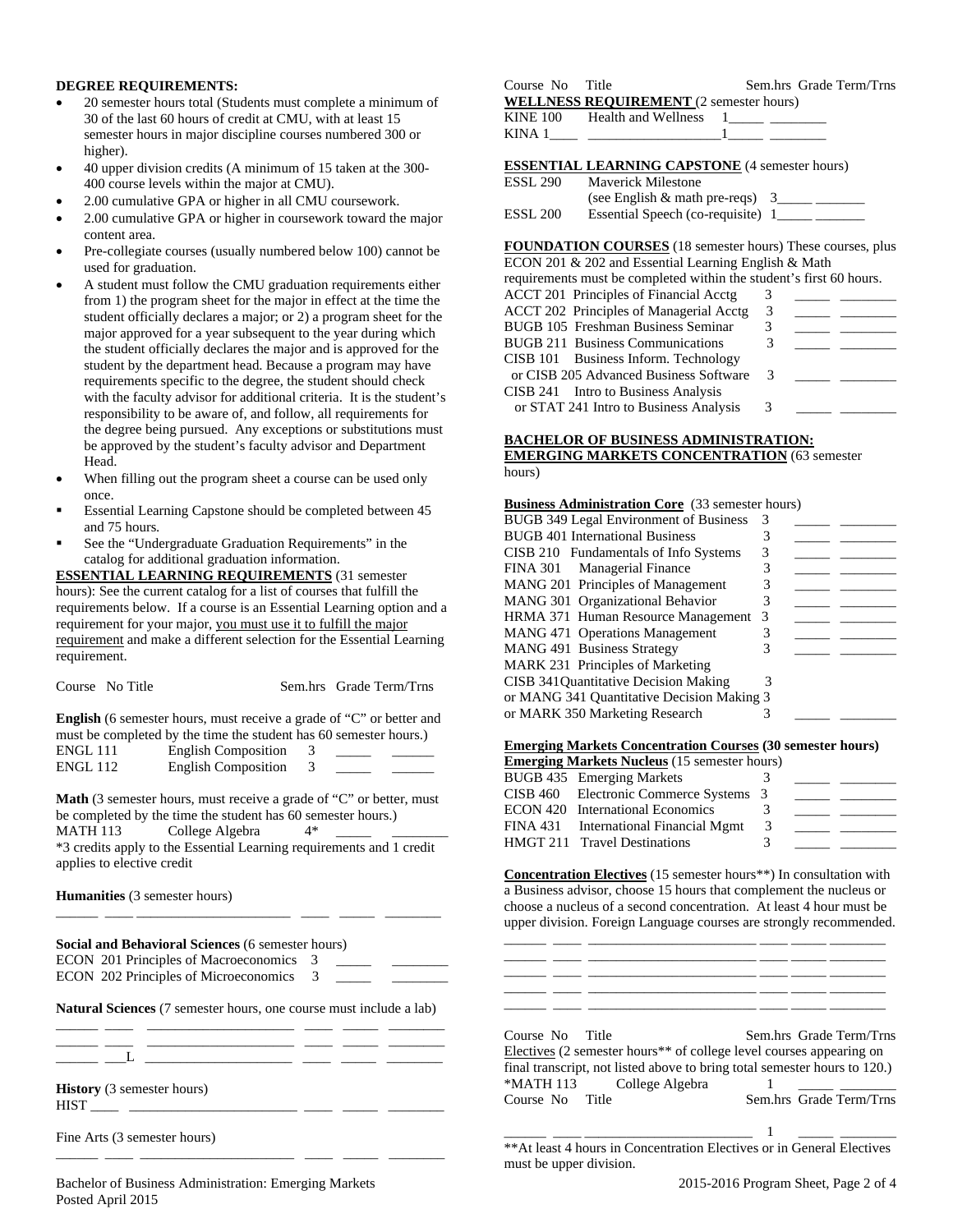**Special requirements:** To be admitted to the Bachelor of Business Administration program, certain prerequisites must be satisfied. Please see the Business department head for complete requirements and application form. All degree requirements must be completed as described above. Any exceptions or substitutions must be recommended in advance by the faculty advisor and/or approved by the Department Head. Students are required to participate in exit examinations or other programs deemed necessary to comply with the college accountability requirement.

# **SUGGESTED COURSE SEQUENCING FOR BBA, CONCENTRATION IN EMERGING MARKETS**

# **FRESHMAN YEAR**

| <b>Fall Semester</b>                |                                        | <b>Hours</b> | <b>Spring Semester</b> |                                             | <b>Hours</b>   |
|-------------------------------------|----------------------------------------|--------------|------------------------|---------------------------------------------|----------------|
| <b>BUGB 105</b>                     | Freshman Business Seminar              | 3            | <b>ENGL 112</b>        | <b>English Composition</b>                  | 3              |
| <b>ENGL 111</b>                     | <b>English Composition</b>             |              | <b>CISB 241</b>        | Intro to Business Analysis                  |                |
| <b>CISB 101</b>                     | <b>Business Information Technology</b> |              | or STAT 241            | Intro to Business Analysis                  | 3              |
| or CISB 205                         | <b>Advanced Business Software</b>      | 3            | <b>CISB 210</b>        | Fundamentals of Information Technology 3    |                |
| <b>MATH 113</b>                     | College Algebra                        | 4            |                        | Essential Learning Natural Science with Lab | $\overline{4}$ |
| <b>Essential Learning Fine Arts</b> |                                        | 3            | <b>KINE 100</b>        | <b>Health and Wellness</b>                  |                |
|                                     |                                        | 16           | <b>KINA</b> Activity   |                                             |                |
|                                     |                                        |              |                        |                                             | 15             |

# **SOPHOMORE YEAR**

| <b>Fall Semester</b>              |                                    | <b>Hours</b> | <b>Spring Semester</b>        |       |
|-----------------------------------|------------------------------------|--------------|-------------------------------|-------|
| ACCT 201                          | Principles of Financial Accounting |              | ACCT 202                      | Princ |
| <b>ECON 201</b>                   | Principles of Macroeconomics       | 3            | <b>ECON 202</b>               | Princ |
| <b>BUGB 211</b>                   | <b>Business Communications</b>     | 3            | <b>MANG 201</b>               | Princ |
| <b>MARK 231</b>                   | Principles of Marketing            | 3            | <b>ESSL 290</b>               | Mave  |
| <b>Essential Learning History</b> |                                    | <u>3</u>     | <b>ESSL 200</b>               | Essen |
|                                   |                                    | 15           | <b>Essential Learning Hur</b> |       |

| <b>Spring Semester</b>               |                                     | <b>Hours</b> |
|--------------------------------------|-------------------------------------|--------------|
| ACCT 202                             | Principles of Managerial Accounting |              |
| <b>ECON 202</b>                      | Principles of Microeconomics        |              |
| <b>MANG 201</b>                      | Principles of Management            |              |
| <b>ESSL 290</b>                      | <b>Maverick Milestone</b>           |              |
| <b>ESSL 200</b>                      | Essential Speech (co-requisite)     |              |
| <b>Essential Learning Humanities</b> |                                     | 3            |
|                                      |                                     |              |

## **JUNIOR YEAR**

| <b>Fall Semester</b>                      |                                      | <b>Hours</b> | <b>Spring Semester</b>                              |                           | <b>Hours</b>    |
|-------------------------------------------|--------------------------------------|--------------|-----------------------------------------------------|---------------------------|-----------------|
| <b>BUGB 349</b>                           | <b>Legal Environment of Business</b> |              | <b>HRMA 371</b>                                     | Human Resource Management |                 |
| <b>CISB 460</b>                           | Electronic Commerce Systems          |              | <b>FINA 301</b>                                     | <b>Managerial Finance</b> | 3               |
| <b>CISB 341</b>                           | <b>Quantitative Decision Making</b>  |              | <b>MANG 301</b>                                     | Organizational Behavior   | 3               |
| or MANG 341 Quantitative Decision Making  |                                      |              | <b>Upper Division Business Elective (2 courses)</b> |                           | $\underline{6}$ |
|                                           | or MARK 350 Marketing Research       |              |                                                     |                           | 15              |
| <b>Upper Division Business Elective</b>   |                                      |              |                                                     |                           |                 |
| <b>Essential Learning Natural Science</b> |                                      |              |                                                     |                           |                 |
|                                           |                                      | 15           |                                                     |                           |                 |

### **SENIOR YEAR**

| <b>Fall Semester</b>                |                                           | <b>Hours</b> | <b>Spring Semester</b> |                                    | <b>Hours</b> |
|-------------------------------------|-------------------------------------------|--------------|------------------------|------------------------------------|--------------|
| <b>MANG 471</b>                     | <b>Operations Management</b>              |              | <b>MANG 491</b>        | <b>Business Policy</b>             |              |
| <b>FINA 431</b>                     | <b>International Financial Management</b> |              | ECON 420               | <b>International Economics</b>     | 3            |
| <b>BUGB 401</b>                     | <b>International Business</b>             |              | <b>BUGB 415</b>        | <b>Emerging Markets</b>            |              |
| Concentration Electives (2 courses) |                                           | b            | HMGT 211               | Travel Destinations (or in summer) | 3            |
|                                     |                                           | 15           | Elective               |                                    |              |
|                                     |                                           |              |                        |                                    | 13           |